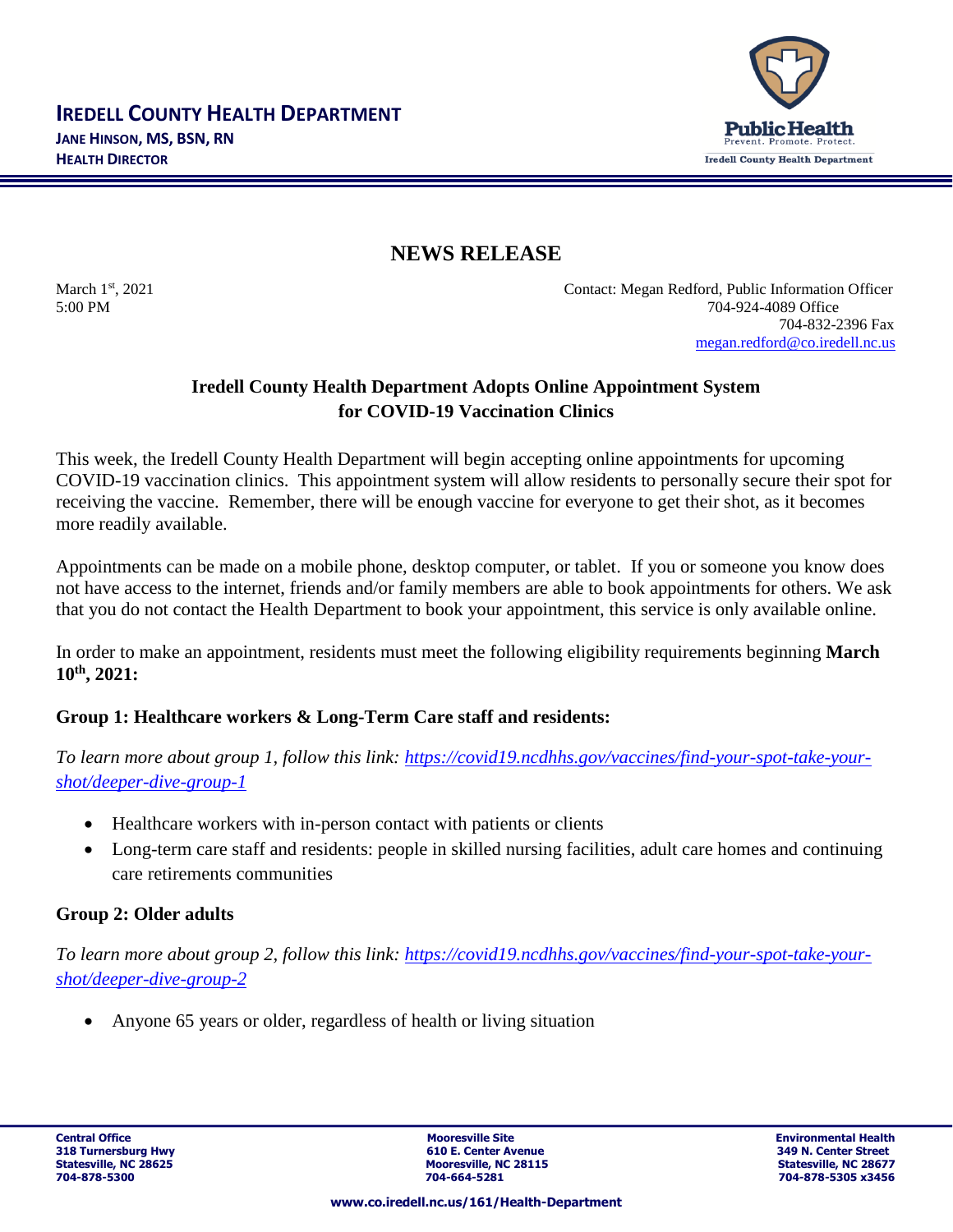# **Group 3: K-12 School Staff, Child Care Providers, and frontline essential workers at high risk of exposure**

*To learn more about group 3, follow this link: [https://covid19.ncdhhs.gov/vaccines/find-your-spot-take-your](https://covid19.ncdhhs.gov/vaccines/find-your-spot-take-your-shot/deeper-dive-group-3#frontline-essential-worker)[shot/deeper-dive-group-3#frontline-essential-worker](https://covid19.ncdhhs.gov/vaccines/find-your-spot-take-your-shot/deeper-dive-group-3#frontline-essential-worker)*

• Must be in-person at your place of work, including staff who anticipate an imminent return to an inperson work setting.

|  | Work in one of the eight essential sectors listed below: |  |  |  |
|--|----------------------------------------------------------|--|--|--|
|  |                                                          |  |  |  |

| <b>Critical</b>      | <b>Education</b>                      | <b>Essential</b> | Food and           | <b>Government</b> | <b>Health</b> | <b>Public</b> | <b>Transportation</b> |
|----------------------|---------------------------------------|------------------|--------------------|-------------------|---------------|---------------|-----------------------|
| <b>Manufacturing</b> |                                       | Goods            | <b>Agriculture</b> | and               | Care and      | <b>Safety</b> |                       |
|                      |                                       |                  |                    | <b>Community</b>  | <b>Public</b> |               |                       |
|                      |                                       |                  |                    | <b>Services</b>   | <b>Health</b> |               |                       |
| Workers              | Child care<br>staff                   | Workers in       | Meat packing       | U.S. Postal       | Public        | Firefighters  | Public transit        |
| manufacturing        |                                       | stores that      | workers            | Service and       | health        | and EMS       | workers               |
| medical              | K-12 teachers<br>and support<br>staff | sell             |                    | other             | workers       |               |                       |
| supplies,            |                                       | groceries        | Food               | shipping          |               | Law           | Division of           |
| medical              |                                       | and              | processing         | workers           | Social        | enforcement   | <b>Motor Vehicles</b> |
| equipment, or        |                                       | medicine         | workers            |                   | worker        |               | workers               |
| <b>PPE</b>           | College and                           |                  |                    | Court             |               | Corrections   | Transportation        |
|                      | university                            |                  | Farm               | workers           |               | workers       | maintenance           |
| Workers              | instructors and                       |                  | workers            |                   |               |               | and repair            |
| manufacturing        | support staff                         |                  |                    | Elected           |               | Security      | technicians           |
| products             |                                       |                  | Migrant            | officials         |               | officers      |                       |
| needed for food      |                                       |                  | farm/fishery       |                   |               |               | Workers               |
| and agricultural     |                                       |                  | workers            | Clergy            |               | Public        | supporting            |
| supply chains        |                                       |                  |                    |                   |               | agency        | highway               |
|                      |                                       |                  | Food               | Homeless          |               | workers       | infrastructure        |
|                      |                                       |                  | distribution       | shelter staff     |               | responding to |                       |
|                      |                                       |                  | and supply         |                   |               | abuse and     |                       |
|                      |                                       |                  | chain              | Veterinarians,    |               | neglect       |                       |
|                      |                                       |                  | workers            | veterinarian      |               |               |                       |
|                      |                                       |                  |                    | staff and         |               |               |                       |
|                      |                                       |                  | Restaurant         | veterinarian      |               |               |                       |
|                      |                                       |                  | workers            | students          |               |               |                       |

To learn more about what vaccination group you fit into, please use the "Find My Group" tool: <https://findmygroup.nc.gov/>

If you do not meet the above eligibility requirements in Group 1,2 or 3, you will not be eligible to receive the COVID-19 vaccine.

Next week, the Iredell County Health Department online appointment system will be accessible by visiting the Iredell County Health Department COVID-19 Vaccination Website: [https://www.co.iredell.nc.us/1441/COVID-](https://www.co.iredell.nc.us/1441/COVID-19-Vaccine)[19-Vaccine](https://www.co.iredell.nc.us/1441/COVID-19-Vaccine) 

- Once in the online appointment system, select your date in the table for a first dose clinic.
- Then click the "schedule appointment" link in the table.
- If appointments are available, select the time slot you would like.
- Create a new Novel Health account using your preferred email address, or log into an existing account.
- Confirm your contact and appointment information is correct.
- Click the "Book Appointment" button.